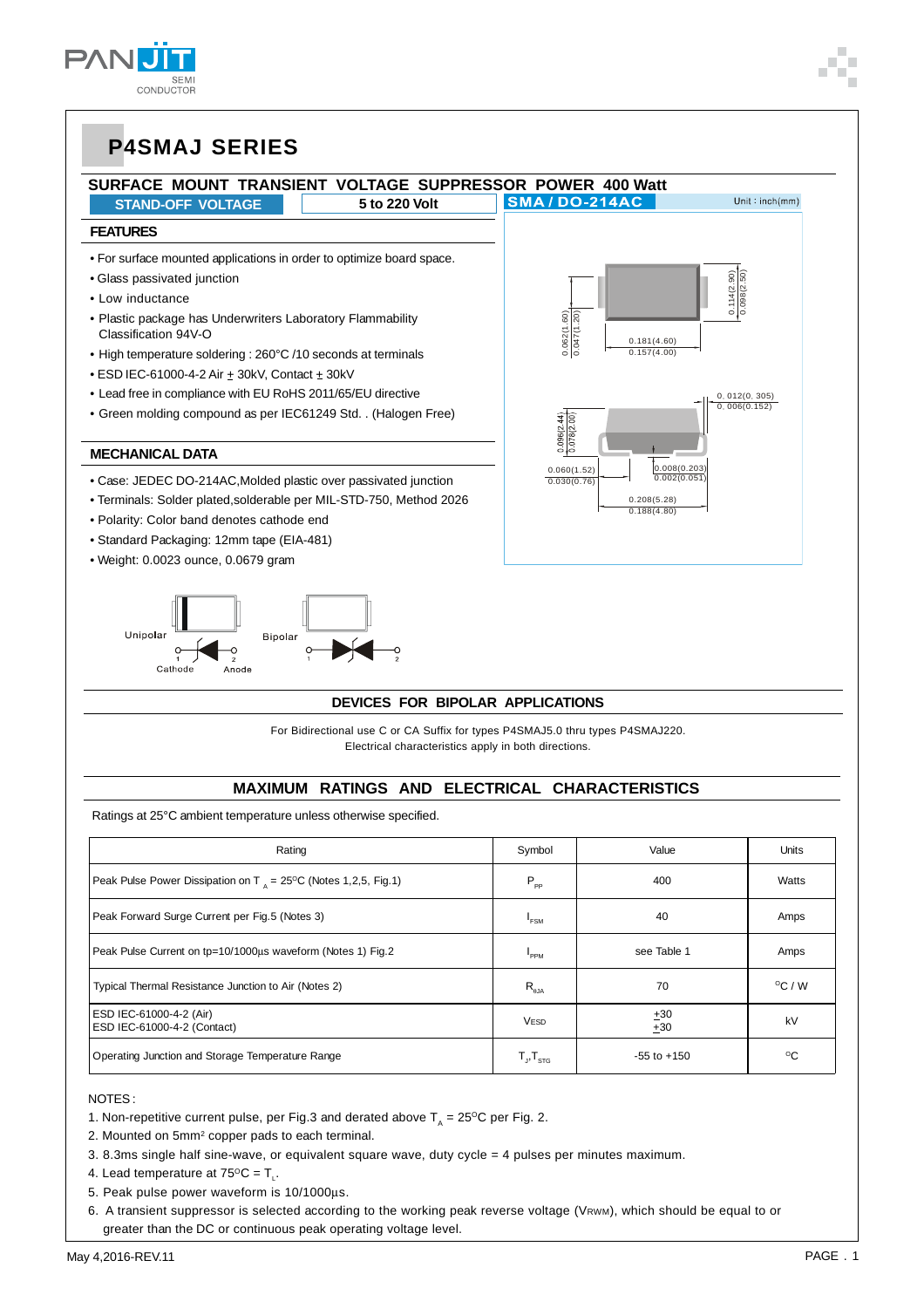

| Part Number |             | Reverse<br>Stand-off<br>Voltage | Breakdown<br>Voltage |                | Test<br>Current | Reverse<br>Leakage     |              | Max. Clamp<br>Voltage<br>10/1000us | Peak Pulse<br>Current<br>10/1000µs | <b>Marking Code</b> |           |
|-------------|-------------|---------------------------------|----------------------|----------------|-----------------|------------------------|--------------|------------------------------------|------------------------------------|---------------------|-----------|
|             |             | VRWM (Notes 6)                  | VBR @ IT<br>Min.     |                | Iт              | IR @ VRWM<br>UNI<br>BI |              | Vc@lpp                             | IPP                                |                     |           |
| UNI         | BI          | V                               | $\vee$               | Max.<br>V      | mA              | μA                     | μA           | V                                  | Α                                  | UNI                 | BI        |
| P4SMAJ5.0   | P4SMAJ5.0C  | 5                               | 6.4                  | 7.55           | 10              | 800                    | 1600         | 9.6                                | 41.6                               | HD                  | TD        |
| P4SMAJ5.0A  | P4SMAJ5.0CA | 5                               | 6.4                  | $\overline{7}$ | 10              | 800                    | 1600         | 9.2                                | 43.5                               | HE                  | TЕ        |
| P4SMAJ6.0   | P4SMAJ6.0C  | 6                               | 6.67                 | 8.45           | 10              | 800                    | 1600         | 11.4                               | 35.1                               | HF                  | TF        |
| P4SMAJ6.0A  | P4SMAJ6.0CA | 6                               | 6.67                 | 7.37           | 10              | 800                    | 1600         | 10.3                               | 38.8                               | HG                  | TG        |
| P4SMAJ6.5   | P4SMAJ6.5C  | 6.5                             | 7.22                 | 9.14           | 10              | 500                    | 1000         | 12.3                               | 32.5                               | HH                  | TН        |
| P4SMAJ6.5A  | P4SMAJ6.5CA | 6.5                             | 7.22                 | 7.98           | 10              | 500                    | 1000         | 11.2                               | 35.7                               | HK                  | ТK        |
| P4SMAJ7.0   | P4SMAJ7.0C  | $\overline{\mathbf{7}}$         | 7.78                 | 9.86           | 10              | 200                    | 400          | 13.3                               | 30.1                               | HL                  | TL        |
| P4SMAJ7.0A  | P4SMAJ7.0CA | $\overline{7}$                  | 7.78                 | 8.6            | 10              | 200                    | 400          | 12                                 | 33.3                               | HM                  | TM        |
| P4SMAJ7.5   | P4SMAJ7.5C  | 7.5                             | 8.33                 | 10.67          | $\mathbf{1}$    | 100                    | 200          | 14.3                               | 28                                 | <b>HN</b>           | TN        |
| P4SMAJ7.5A  | P4SMAJ7.5CA | 7.5                             | 8.33                 | 9.21           | $\mathbf{1}$    | 100                    | 200          | 12.9                               | 31                                 | HP                  | TP        |
| P4SMAJ8.0   | P4SMAJ8.0C  | 8                               | 8.89                 | 11.3           | 1               | 50                     | 100          | 15                                 | 26.5                               | HQ                  | TQ        |
| P4SMAJ8.0A  | P4SMAJ8.0CA | 8                               | 8.89                 | 9.83           | $\mathbf{1}$    | 50                     | 100          | 13.6                               | 29.4                               | <b>HR</b>           | TR        |
| P4SMAJ8.5   | P4SMAJ8.5C  | 8.50                            | 9.44                 | 11.92          | $\mathbf{1}$    | 10                     | 20           | 15.9                               | 25.1                               | HS                  | TS        |
| P4SMAJ8.5A  | P4SMAJ8.5CA | 8.50                            | 9.44                 | 10.4           | $\mathbf{1}$    | 10                     | 20           | 14.4                               | 27.7                               | HT                  | ТT        |
| P4SMAJ9.0   | P4SMAJ9.0C  | 9                               | 10                   | 12.6           | 1               | 5                      | 5            | 16.9                               | 23.6                               | HU                  | TU        |
| P4SMAJ9.0A  | P4SMAJ9.0CA | 9                               | 10                   | 11.1           | 1               | 5                      | 5            | 15.4                               | 26                                 | HV                  | TV        |
| P4SMAJ10    | P4SMAJ10C   | 10                              | 11.1                 | 14.1           | 1               | 5                      | 5            | 18.8                               | 21.2                               | <b>HW</b>           | <b>TW</b> |
| P4SMAJ10A   | P4SMAJ10CA  | 10                              | 11.1                 | 12.3           | 1               | 5                      | 5            | 17                                 | 23.5                               | HX                  | TX        |
| P4SMAJ11    | P4SMAJ11C   | 11                              | 12.2                 | 15.4           | 1               | $\mathbf{1}$           | $\mathbf{1}$ | 20.1                               | 20                                 | HY                  | TY        |
| P4SMAJ11A   | P4SMAJ11CA  | 11                              | 12.2                 | 13.5           | 1               | $\mathbf{1}$           | $\mathbf{1}$ | 18.2                               | 22                                 | HZ                  | TZ        |
| P4SMAJ12    | P4SMAJ12C   | 12                              | 13.3                 | 16.9           | $\mathbf{1}$    | $\mathbf{1}$           | $\mathbf{1}$ | 22                                 | 18.1                               | ID                  | <b>UD</b> |
| P4SMAJ12A   | P4SMAJ12CA  | 12                              | 13.3                 | 14.7           | $\mathbf{1}$    | $\mathbf{1}$           | $\mathbf{1}$ | 19.9                               | 20.1                               | IE                  | UE        |
| P4SMAJ13    | P4SMAJ13C   | 13                              | 14.4                 | 18.2           | $\mathbf{1}$    | $\mathbf{1}$           | $\mathbf{1}$ | 23.8                               | 16.8                               | IF                  | UF        |
| P4SMAJ13A   | P4SMAJ13CA  | 13                              | 14.4                 | 15.9           | 1               | 1                      | $\mathbf{1}$ | 21.5                               | 18.6                               | IG                  | UG        |
| P4SMAJ14    | P4SMAJ14C   | 14                              | 15.6                 | 19.8           | 1               | 1                      | $\mathbf{1}$ | 25.8                               | 15.5                               | IН                  | UH        |
| P4SMAJ14A   | P4SMAJ14CA  | 14                              | 15.6                 | 17.2           | $\mathbf{1}$    | 1                      | $\mathbf{1}$ | 23.2                               | 17.2                               | IK                  | UK        |
| P4SMAJ15    | P4SMAJ15C   | 15                              | 16.7                 | 21.1           | 1               | 1                      | $\mathbf{1}$ | 26.9                               | 14.8                               | IL                  | UL        |
| P4SMAJ15A   | P4SMAJ15CA  | 15                              | 16.7                 | 18.5           | 1               | 1                      | $\mathbf{1}$ | 24.4                               | 16.4                               | IM                  | <b>UM</b> |
| P4SMAJ16    | P4SMAJ16C   | 16                              | 17.8                 | 22.6           | 1               | 1                      | $\mathbf{1}$ | 28.8                               | 13.8                               | IN                  | UN        |
| P4SMAJ16A   | P4SMAJ16CA  | 16                              | 17.8                 | 19.7           | $\mathbf{1}$    | $\mathbf{1}$           | $\mathbf{1}$ | 26                                 | 15.3                               | IP                  | UP        |
| P4SMAJ17    | P4SMAJ17C   | 17                              | 18.9                 | 23.9           | 1               | $\mathbf{1}$           | $\mathbf{1}$ | 30.5                               | 13.1                               | IQ                  | UQ        |
| P4SMAJ17A   | P4SMAJ17CA  | 17                              | 18.9                 | 20.9           | 1               | $\mathbf{1}$           | $\mathbf{1}$ | 27.6                               | 14.5                               | IR                  | UR        |
| P4SMAJ18    | P4SMAJ18C   | 18                              | 20                   | 25.3           | 1               | $\mathbf{1}$           | $\mathbf{1}$ | 32.2                               | 12.4                               | IS                  | US        |
| P4SMAJ18A   | P4SMAJ18CA  | 18                              | 20                   | 22.1           | 1               | $\mathbf{1}$           | 1            | 29.2                               | 13.7                               | IT                  | UT        |
| P4SMAJ20    | P4SMAJ20C   | 20                              | 22.2                 | 28.1           | 1               | $\mathbf{1}$           | $\mathbf{1}$ | 35.8                               | 11.1                               | IU                  | UU        |
| P4SMAJ20A   | P4SMAJ20CA  | 20                              | 22.2                 | 24.5           | $\mathbf{1}$    | $\mathbf{1}$           | $\mathbf{1}$ | 32.4                               | 12.3                               | IV                  | UV        |
| P4SMAJ22    | P4SMAJ22C   | 22                              | 24.4                 | 30.9           | 1               | $\mathbf{1}$           | $\mathbf{1}$ | 39.4                               | 10.1                               | IW                  | <b>UW</b> |
| P4SMAJ22A   | P4SMAJ22CA  | 22                              | 24.4                 | 26.9           | 1               | 1                      | $\mathbf{1}$ | 35.5                               | 11.2                               | IX                  | UX        |
| P4SMAJ24    | P4SMAJ24C   | 24                              | 26.7                 | 33.8           | $\mathbf{1}$    | $\mathbf{1}$           | $\mathbf{1}$ | 43                                 | 9.3                                | IY                  | UY        |
| P4SMAJ24A   | P4SMAJ24CA  | 24                              | 26.7                 | 29.5           | $\mathbf{1}$    | $\mathbf{1}$           | $\mathbf{1}$ | 38.9                               | 10.3                               | ΙZ                  | UZ        |
| P4SMAJ26    | P4SMAJ26C   | 26                              | 28.9                 | 36.6           | $\mathbf{1}$    | 1                      | $\mathbf{1}$ | 46.6                               | 8.6                                | JD                  | VD        |
| P4SMAJ26A   | P4SMAJ26CA  | 26                              | 28.9                 | 31.9           | 1               | 1                      | $\mathbf{1}$ | 42.1                               | 9.5                                | JE                  | VE        |
| P4SMAJ28    | P4SMAJ28C   | 28                              | 31.1                 | 39.4           | 1               | 1                      | $\mathbf{1}$ | 50                                 | 8                                  | JF                  | VF        |
| P4SMAJ28A   | P4SMAJ28CA  | 28                              | 31.1                 | 34.4           | 1               | 1                      | $\mathbf{1}$ | 45.4                               | 8.8                                | JG                  | VG        |
| P4SMAJ30    | P4SMAJ30C   | 30                              | 33.3                 | 42.2           | 1               | 1                      | $\mathbf{1}$ | 53.5                               | 7.5                                | JH                  | VH        |
| P4SMAJ30A   | P4SMAJ30CA  | 30                              | 33.3                 | 36.8           | 1               | $\mathbf{1}$           | $\mathbf{1}$ | 48.4                               | 8.3                                | JK                  | VK        |
| P4SMAJ33    | P4SMAJ33C   | 33                              | 36.7                 | 46.5           | $\mathbf{1}$    | $\mathbf{1}$           | $\mathbf{1}$ | 59                                 | 6.8                                | JL                  | VL        |
| P4SMAJ33A   | P4SMAJ33CA  | 33                              | 36.7                 | 40.6           | 1               | $\mathbf{1}$           | $\mathbf{1}$ | 53.3                               | 7.5                                | JМ                  | VM        |
| P4SMAJ36    | P4SMAJ36C   | 36                              | 40                   | 50.7           | 1               | 1                      | $\mathbf{1}$ | 64.3                               | 6.2                                | JN                  | VN        |
| P4SMAJ36A   | P4SMAJ36CA  | 36                              | 40                   | 44.2           | 1               | $\mathbf{1}$           | 1            | 58.1                               | 6.9                                | JP                  | VP        |
| P4SMAJ40    | P4SMAJ40C   | 40                              | 44.4                 | 56.3           | 1               | 1                      | 1            | 71.4                               | 5.6                                | JQ                  | VQ        |
| P4SMAJ40A   | P4SMAJ40CA  | 40                              | 44.4                 | 49.1           | $\mathbf{1}$    | 1                      | $\mathbf{1}$ | 64.5                               | 6.2                                | JR                  | VR        |

٠ Ì.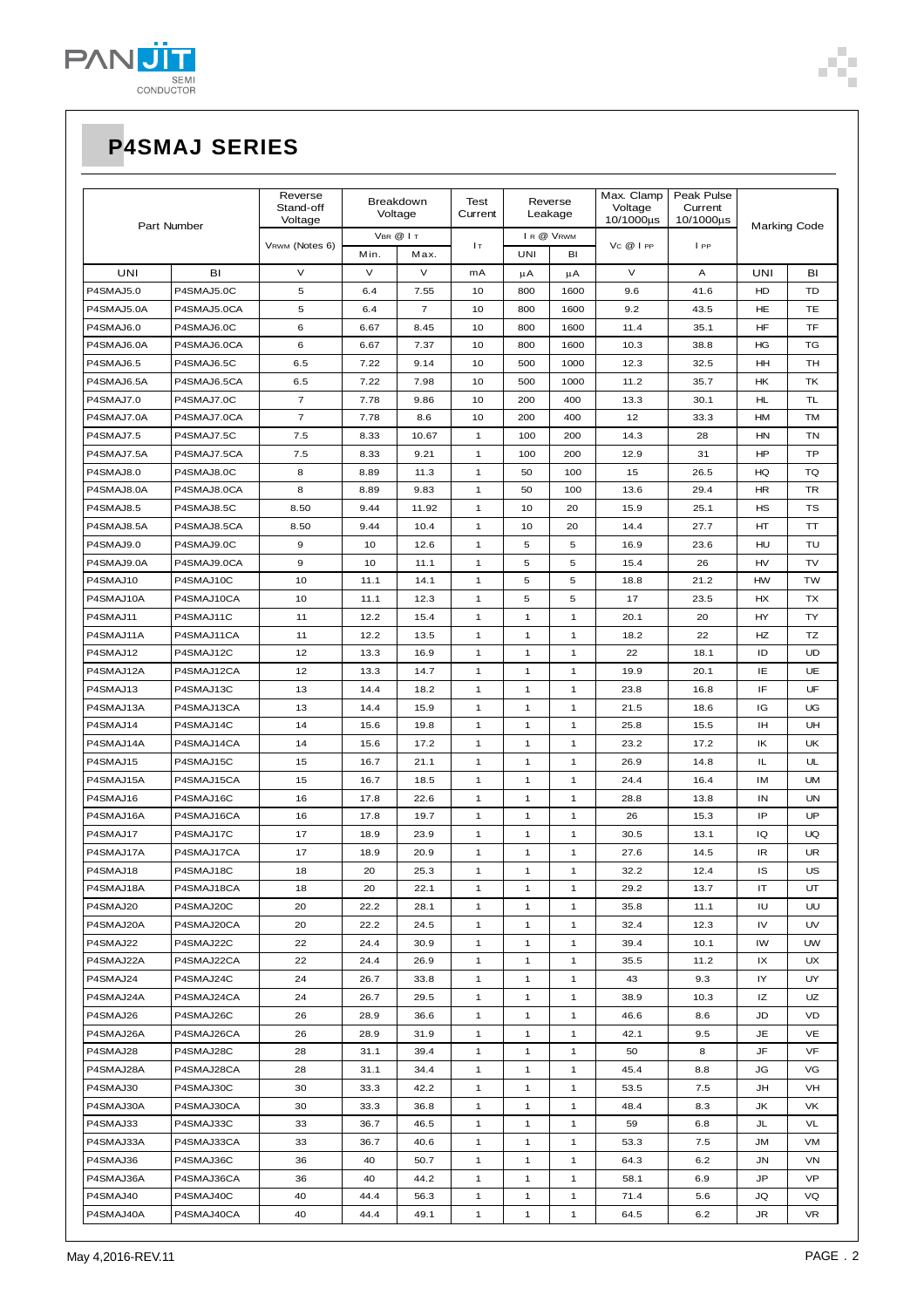

| Part Number |             | Reverse<br>Stand-off<br>Voltage | <b>Breakdown</b><br>Voltage |          | Test<br>Current | Reverse<br>Leakage |           | Max. Clamp<br>Voltage<br>10/1000µs | Peak Pulse<br>Current<br>10/1000us |                     |           |
|-------------|-------------|---------------------------------|-----------------------------|----------|-----------------|--------------------|-----------|------------------------------------|------------------------------------|---------------------|-----------|
|             |             | VRWM (Notes 6)                  |                             | VBR @ IT | Iт              |                    | IR @ VRWM | Vc @ I PP                          | IPP                                | <b>Marking Code</b> |           |
|             |             |                                 | Min.                        | Max.     |                 | UNI                | BI        |                                    |                                    |                     |           |
| <b>UNI</b>  | BI          | $\vee$                          | V                           | V        | mA              | μA                 | μA        | V                                  | Α                                  | UNI                 | BI        |
| P4SMAJ43    | P4SMAJ43C   | 43                              | 47.8                        | 60.5     | 1               | 5                  | 5         | 76.7                               | 5.2                                | <b>JS</b>           | <b>VS</b> |
| P4SMAJ43A   | P4SMAJ43CA  | 43                              | 47.8                        | 52.8     | 1               | 5                  | 5         | 69.4                               | 5.7                                | <b>JT</b>           | VT        |
| P4SMAJ45    | P4SMAJ45C   | 45                              | 50                          | 63.3     | $\mathbf{1}$    | 5                  | 5         | 80.3                               | 5                                  | JU                  | VU        |
| P4SMAJ45A   | P4SMAJ45CA  | 45                              | 50                          | 55.3     | 1               | 5                  | 5         | 72.7                               | 5.5                                | JV                  | <b>VV</b> |
| P4SMAJ48    | P4SMAJ48C   | 48                              | 53.3                        | 67.5     | 1               | 5                  | 5         | 85.5                               | 4.7                                | <b>JW</b>           | <b>VW</b> |
| P4SMAJ48A   | P4SMAJ48CA  | 48                              | 53.3                        | 58.9     | 1               | 5                  | 5         | 77.4                               | 5.2                                | JХ                  | <b>VX</b> |
| P4SMAJ51    | P4SMAJ51C   | 51                              | 56.7                        | 71.8     | 1               | 5                  | 5         | 91.1                               | 4.4                                | JY                  | <b>VY</b> |
| P4SMAJ51A   | P4SMAJ51CA  | 51                              | 56.7                        | 62.7     | 1               | 5                  | 5         | 82.4                               | 4.9                                | JZ                  | VZ        |
| P4SMAJ54    | P4SMAJ54C   | 54                              | 60                          | 76       | 1               | 5                  | 5         | 96.3                               | 4.2                                | <b>RD</b>           | <b>WD</b> |
| P4SMAJ54A   | P4SMAJ54CA  | 54                              | 60                          | 66.3     | 1               | 5                  | 5         | 87.1                               | 4.6                                | <b>RE</b>           | WE        |
| P4SMAJ58    | P4SMAJ58C   | 58                              | 64.4                        | 81.6     | $\mathbf{1}$    | 5                  | 5         | 103                                | 3.9                                | <b>RF</b>           | WF        |
| P4SMAJ58A   | P4SMAJ58CA  | 58                              | 64.4                        | 71.2     | $\mathbf{1}$    | 5                  | 5         | 93.6                               | 4.3                                | <b>RG</b>           | WG        |
| P4SMAJ60    | P4SMAJ60C   | 60                              | 66.7                        | 84.5     | $\mathbf{1}$    | 5                  | 5         | 107                                | 3.7                                | RH                  | WH        |
| P4SMAJ60A   | P4SMAJ60CA  | 60                              | 66.7                        | 73.7     | $\mathbf{1}$    | 5                  | 5         | 96.8                               | 4.1                                | <b>RK</b>           | <b>WK</b> |
| P4SMAJ64    | P4SMAJ64C   | 64                              | 71.1                        | 90.1     | $\mathbf{1}$    | 5                  | 5         | 114                                | 3.5                                | <b>RL</b>           | <b>WL</b> |
| P4SMAJ64A   | P4SMAJ64CA  | 64                              | 71.1                        | 78.6     | $\mathbf{1}$    | 5                  | 5         | 103                                | 3.9                                | <b>RM</b>           | <b>WM</b> |
| P4SMAJ70    | P4SMAJ70C   | 70                              | 77.8                        | 98.6     | $\mathbf{1}$    | 5                  | 5         | 125                                | 3.2                                | <b>RN</b>           | <b>WN</b> |
| P4SMAJ70A   | P4SMAJ70CA  | 70                              | 77.8                        | 86       | $\mathbf{1}$    | 5                  | 5         | 113                                | 3.5                                | RP                  | <b>WP</b> |
| P4SMAJ75    | P4SMAJ75C   | 75                              | 83.3                        | 105.7    | $\mathbf{1}$    | 5                  | 5         | 134                                | 3                                  | <b>RQ</b>           | WQ        |
| P4SMAJ75A   | P4SMAJ75CA  | 75                              | 83.3                        | 92.1     | $\mathbf{1}$    | 5                  | 5         | 121                                | 3.3                                | <b>RR</b>           | <b>WR</b> |
| P4SMAJ78    | P4SMAJ78C   | 78                              | 86.7                        | 109.8    | $\mathbf{1}$    | 5                  | 5         | 139                                | 2.9                                | RS                  | WS        |
| P4SMAJ78A   | P4SMAJ78CA  | 78                              | 86.7                        | 95.8     | $\mathbf{1}$    | 5                  | 5         | 126                                | 3.2                                | RT                  | WT        |
| P4SMAJ85    | P4SMAJ85C   | 85                              | 94.4                        | 119.2    | $\mathbf{1}$    | 5                  | 5         | 151                                | 2.6                                | RU                  | WU        |
| P4SMAJ85A   | P4SMAJ85CA  | 85                              | 94.4                        | 104      | $\mathbf{1}$    | 5                  | 5         | 137                                | 2.9                                | RV                  | <b>WV</b> |
| P4SMAJ90    | P4SMAJ90C   | 90                              | 100                         | 126.5    | 1               | 5                  | 5         | 160                                | 2.5                                | <b>RW</b>           | <b>WW</b> |
| P4SMAJ90A   | P4SMAJ90CA  | 90                              | 100                         | 111      | $\mathbf{1}$    | 5                  | 5         | 146                                | 2.7                                | RX                  | WX        |
| P4SMAJ100   | P4SMAJ100C  | 100                             | 111                         | 141      | $\mathbf{1}$    | 5                  | 5         | 179                                | 2.2                                | RY                  | WY        |
| P4SMAJ100A  | P4SMAJ100CA | 100                             | 111                         | 123      | $\mathbf{1}$    | 5                  | 5         | 162                                | 2.5                                | RZ                  | WZ        |
| P4SMAJ110   | P4SMAJ110C  | 110                             | 122                         | 154.5    | $\mathbf{1}$    | 5                  | 5         | 196                                | $\overline{2}$                     | <b>SD</b>           | XD        |
| P4SMAJ110A  | P4SMAJ110CA | 110                             | 122                         | 135      | $\mathbf{1}$    | 5                  | 5         | 177                                | 2.3                                | <b>SE</b>           | XE        |
| P4SMAJ120   | P4SMAJ120C  | 120                             | 133                         | 169      | $\mathbf{1}$    | 5                  | 5         | 214                                | 1.9                                | <b>SF</b>           | XF        |
| P4SMAJ120A  | P4SMAJ120CA | 120                             | 133                         | 147      | $\mathbf{1}$    | 5                  | 5         | 193                                | $\overline{c}$                     | SG                  | ХG        |
| P4SMAJ130   | P4SMAJ130C  | 130                             | 144                         | 182.5    | $\mathbf{1}$    | 5                  | 5         | 231                                | 1.7                                | SH                  | XH        |
| P4SMAJ130A  | P4SMAJ130CA | 130                             | 144                         | 159      | $\mathbf{1}$    | 5                  | 5         | 209                                | 1.9                                | SK                  | XK        |
| P4SMAJ150   | P4SMAJ150C  | 150                             | 167                         | 211.5    | 1               | 5                  | 5         | 268                                | 1.5                                | <b>SL</b>           | XL        |
| P4SMAJ150A  | P4SMAJ150CA | 150                             | 167                         | 185      | 1               | 5                  | 5         | 243                                | 1.6                                | <b>SM</b>           | XM        |
| P4SMAJ160   | P4SMAJ160C  | 160                             | 178                         | 226      | $\mathbf{1}$    | 5                  | 5         | 287                                | 1.4                                | SN                  | XN        |
| P4SMAJ160A  | P4SMAJ160CA | 160                             | 178                         | 197      | $\mathbf{1}$    | 5                  | 5         | 259                                | 1.5                                | SP                  | XP        |
| P4SMAJ170   | P4SMAJ170C  | 170                             | 189                         | 239.5    | 1               | 5                  | 5         | 304                                | 1.3                                | SQ                  | XQ        |
| P4SMAJ170A  | P4SMAJ170CA | 170                             | 189                         | 209      | 1               | 5                  | 5         | 275                                | 1.4                                | SR                  | XR        |
| P4SMAJ180   | P4SMAJ180C  | 180                             | 198                         | 253.8    | 1               | 5                  | 5         | 322                                | $1.2$                              | SS                  | ΥS        |
| P4SMAJ180A  | P4SMAJ180CA | 180                             | 198                         | 222      | 1               | 5                  | 5         | 292                                | 1.3                                | ST                  | YT        |
| P4SMAJ190   | P4SMAJ190C  | 190                             | 209                         | 267.9    | 1               | 5                  | 5         | 340                                | 1.2                                | SU                  | YU        |
| P4SMAJ190A  | P4SMAJ190CA | 190                             | 209                         | 243.2    | 1               | 5                  | 5         | 308                                | 1.3                                | SV                  | YV        |
| P4SMAJ200   | P4SMAJ200C  | 200                             | 220                         | 282      | 1               | 5                  | 5         | 358                                | 1.1                                | SW                  | YW        |
| P4SMAJ200A  | P4SMAJ200CA | 200                             | 220                         | 247      | 1               | 5                  | 5         | 324                                | 1.2                                | SX                  | YX        |
| P4SMAJ210   | P4SMAJ210C  | 210                             | 231                         | 296.1    | 1               | 5                  | 5         | 376                                | 1.1                                | SY                  | YY        |
| P4SMAJ210A  | P4SMAJ210CA | 210                             | 231                         | 268.8    | 1               | 5                  | 5         | 340                                | 1.2                                | SZ                  | YZ        |
| P4SMAJ220   | P4SMAJ220C  | 220                             | 242                         | 310.2    | 1               | 5                  | 5         | 394                                | 1                                  | GD                  | ZD        |
| P4SMAJ220A  | P4SMAJ220CA | 220                             | 242                         | 272      | $\mathbf{1}$    | 5                  | 5         | 356                                | 1.1                                | GE                  | ZΕ        |

٠ Ì.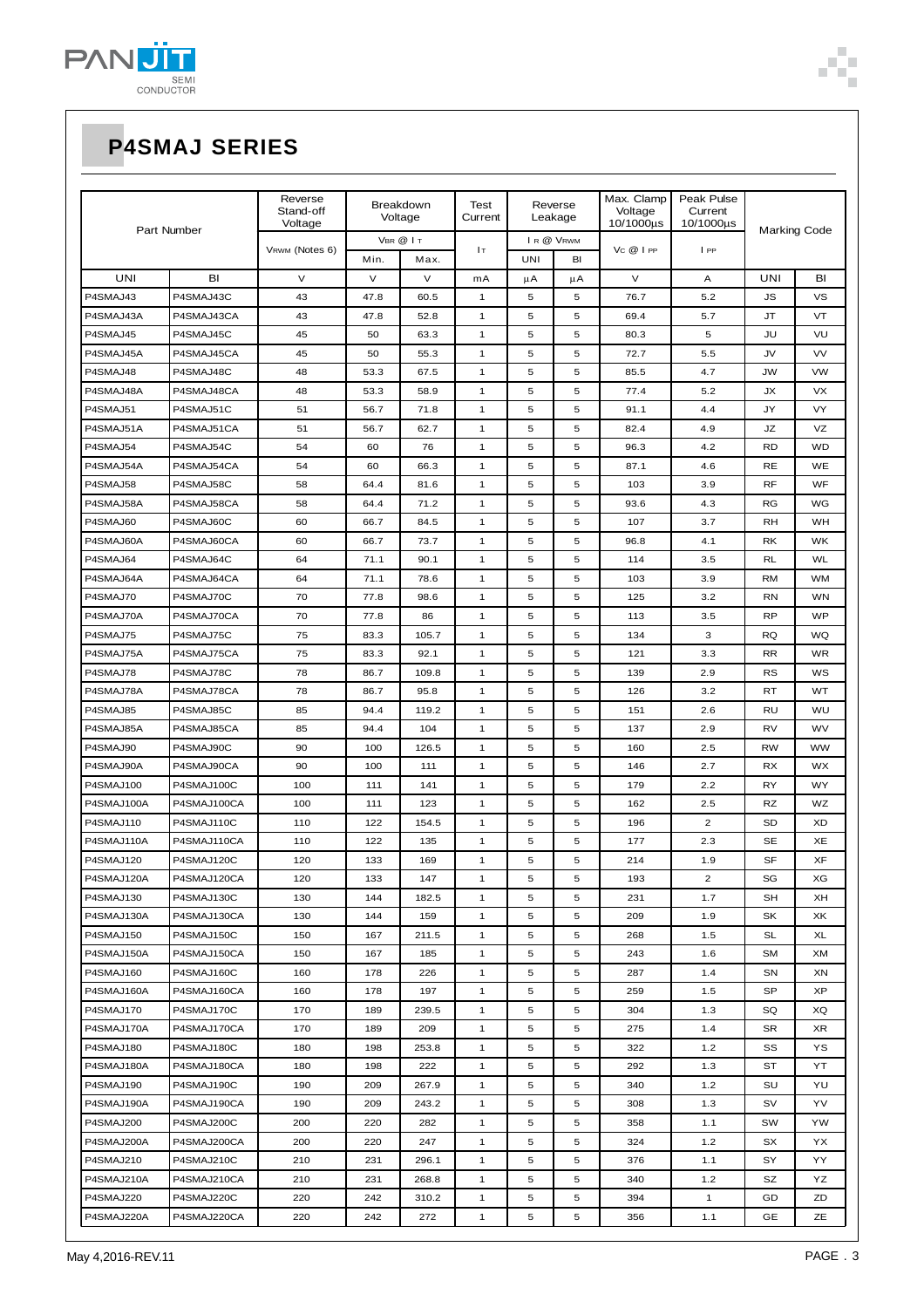May 4.2016-REV.11 **PAGE .4** 







**P4SMAJ SERIES**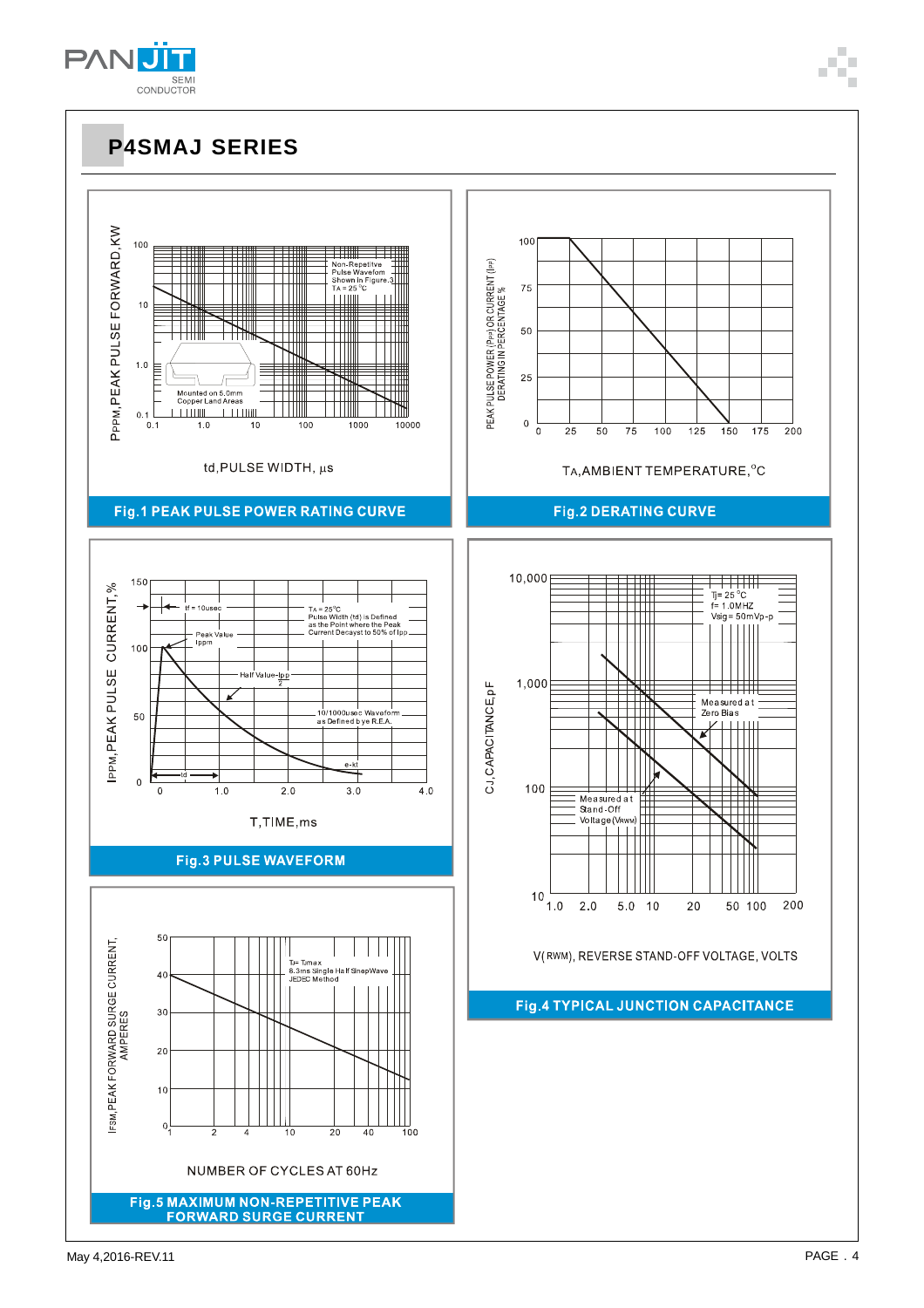

#### **MOUNTING PAD LAYOUT**



#### **ORDER INFORMATION**

• Packing information

T/R - 7.5K per 13" plastic Reel

T/R - 1.8K per 7" plastic Reel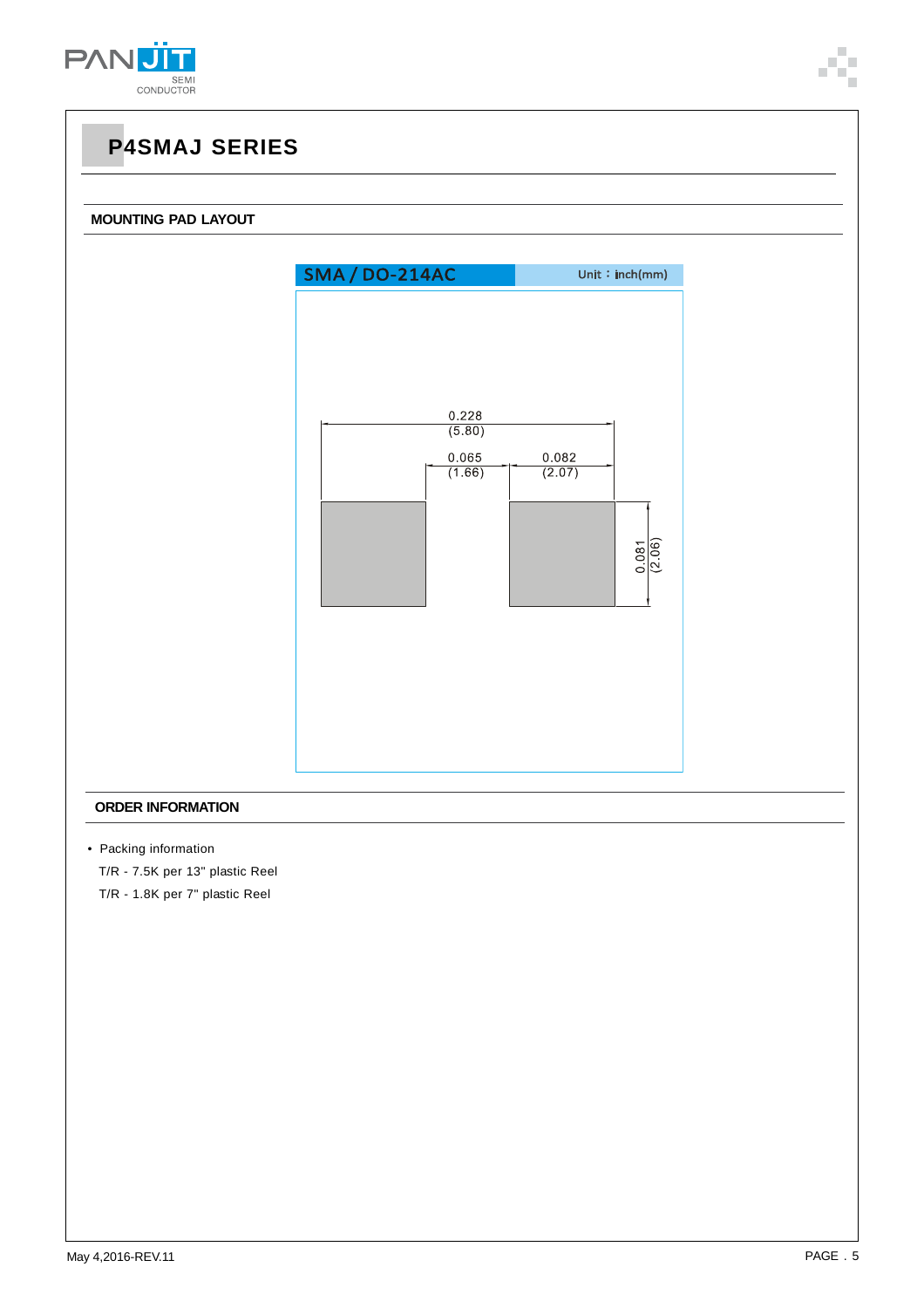

### **Part No\_packing code\_Version**

P4SMAJ5.0\_R1\_00001 P4SMAJ5.0\_R2\_00001

### **For example :**

**RB500V-40\_R2\_00001**

**Part No.**

—<br>
Serial number

**Version code means HF**

- **Packing size code means 13"**
- **Packing type means T/R**

|                                                | <b>Version Code XXXXX</b> |                                            |                |                                                      |          |                                       |
|------------------------------------------------|---------------------------|--------------------------------------------|----------------|------------------------------------------------------|----------|---------------------------------------|
| <b>Packing type</b>                            | 1 <sup>st</sup> Code      | <b>Packing size code</b>                   |                | 2 <sup>nd</sup> Code HF or RoHS 1 <sup>st</sup> Code |          | 2 <sup>nd</sup> ~5 <sup>th</sup> Code |
| <b>Tape and Ammunition Box</b><br>(T/B)        | A                         | N/A                                        | 0              | <b>HF</b>                                            | $\bf{0}$ | serial number                         |
| <b>Tape and Reel</b><br>(T/R)                  | R                         | 7"                                         |                | <b>RoHS</b>                                          | 1        | serial number                         |
| <b>Bulk Packing</b><br>(B/P)                   | в                         | 13"                                        | $\overline{2}$ |                                                      |          |                                       |
| <b>Tube Packing</b><br>(T/P)                   |                           | 26mm                                       | X              |                                                      |          |                                       |
| <b>Tape and Reel (Right Oriented)</b><br>(TRR) | S                         | 52 <sub>mm</sub>                           | Υ              |                                                      |          |                                       |
| <b>Tape and Reel (Left Oriented)</b><br>(TRL)  |                           | <b>PANASERT T/B CATHODE UP</b><br>(PBCU)   | u              |                                                      |          |                                       |
| <b>FORMING</b>                                 | F                         | <b>PANASERT T/B CATHODE DOWN</b><br>(PBCD) | D              |                                                      |          |                                       |